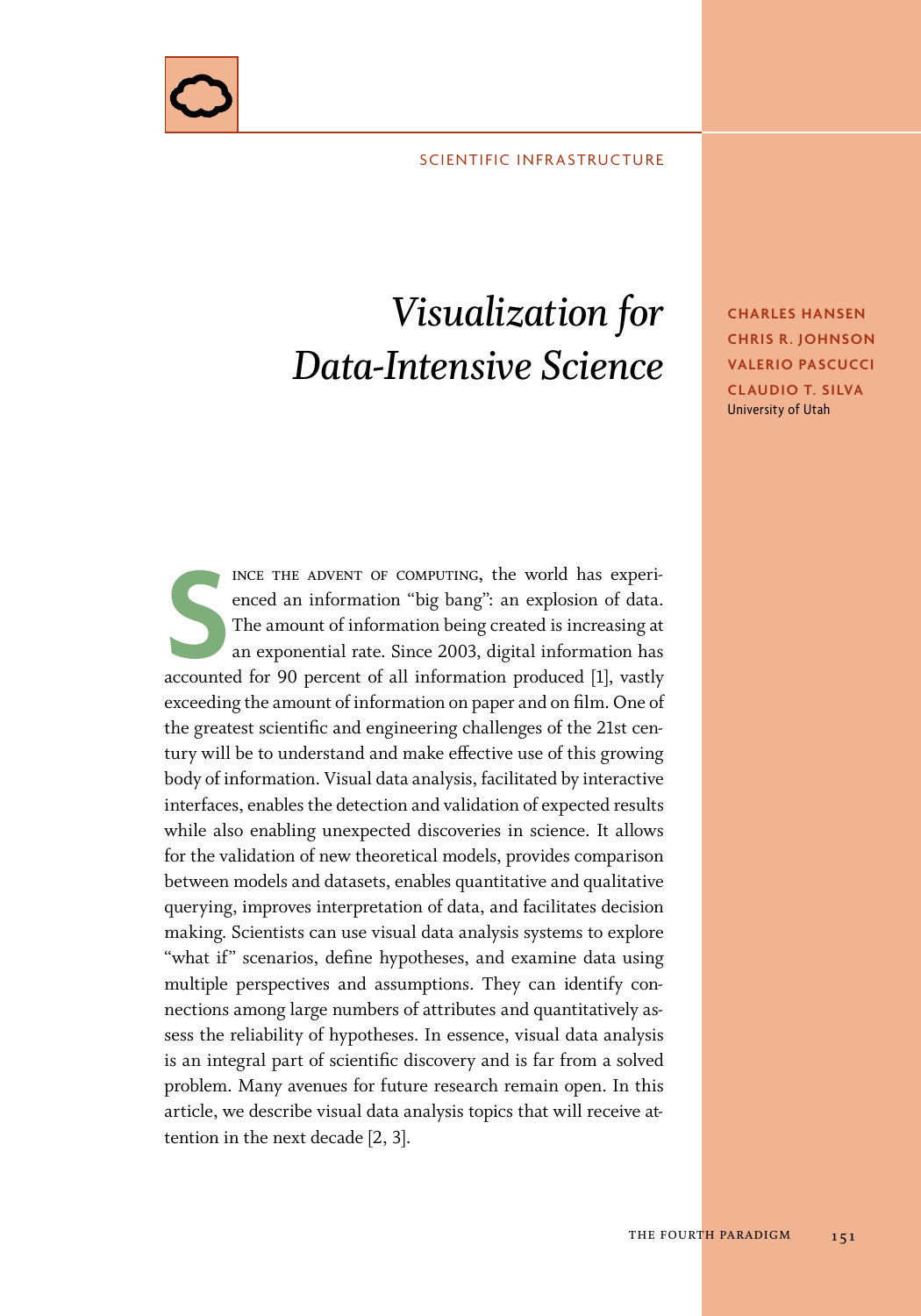

#### **FIGURE 1.**

*Interactive visualization of four timesteps of the [EQUATION] simulation of a Rayleigh-Taylor instability. Gravity drives the mixing of a heavy fluid on top of a lighter one. Two envelope surfaces capture the mixing region.* 

#### **VISUS: PROGRESSIVE STREAMING FOR SCALABLE DATA EXPLORATION**

In recent years, computational scientists with access to the world's largest supercomputers have successfully simulated a number of natural and man-made phenomena with unprecedented levels of detail. Such simulations routinely produce massive amounts of data. For example, hydrodynamic instability simulations performed at Lawrence Livermore National Laboratory (LLNL) in early 2002 produced several tens of terabytes of data, as shown in Figure 1. This data must be visualized and analyzed to verify and validate the underlying model, understand the phenomenon in detail, and develop new insights into its fundamental physics. Therefore, both visualization and data analysis algorithms require new, advanced designs that enable high performance when dealing with large amounts of data.

Date-streaming techniques and out-of-core computing specifically address the issues of algorithm redesign and data layout restructuring, which are necessary to enable scalable processing of massive amounts of data. For example, space-filling curves have been used to develop a static indexing scheme called ViSUS,<sup>1</sup> which produces a data layout that enables the hierarchical traversal of [EQUATION] dimensional regular grids. Three features make this approach particularly attractive: (1) the order of the data is independent of the parameters of the physical hardware (a cache-oblivious approach), (2) conversion from Z-order used in classical database approaches is achieved using a simple sequence of bit-string manipulations, and (3) it does not introduce any data replication. This approach has

1 www.pascucci.org/visus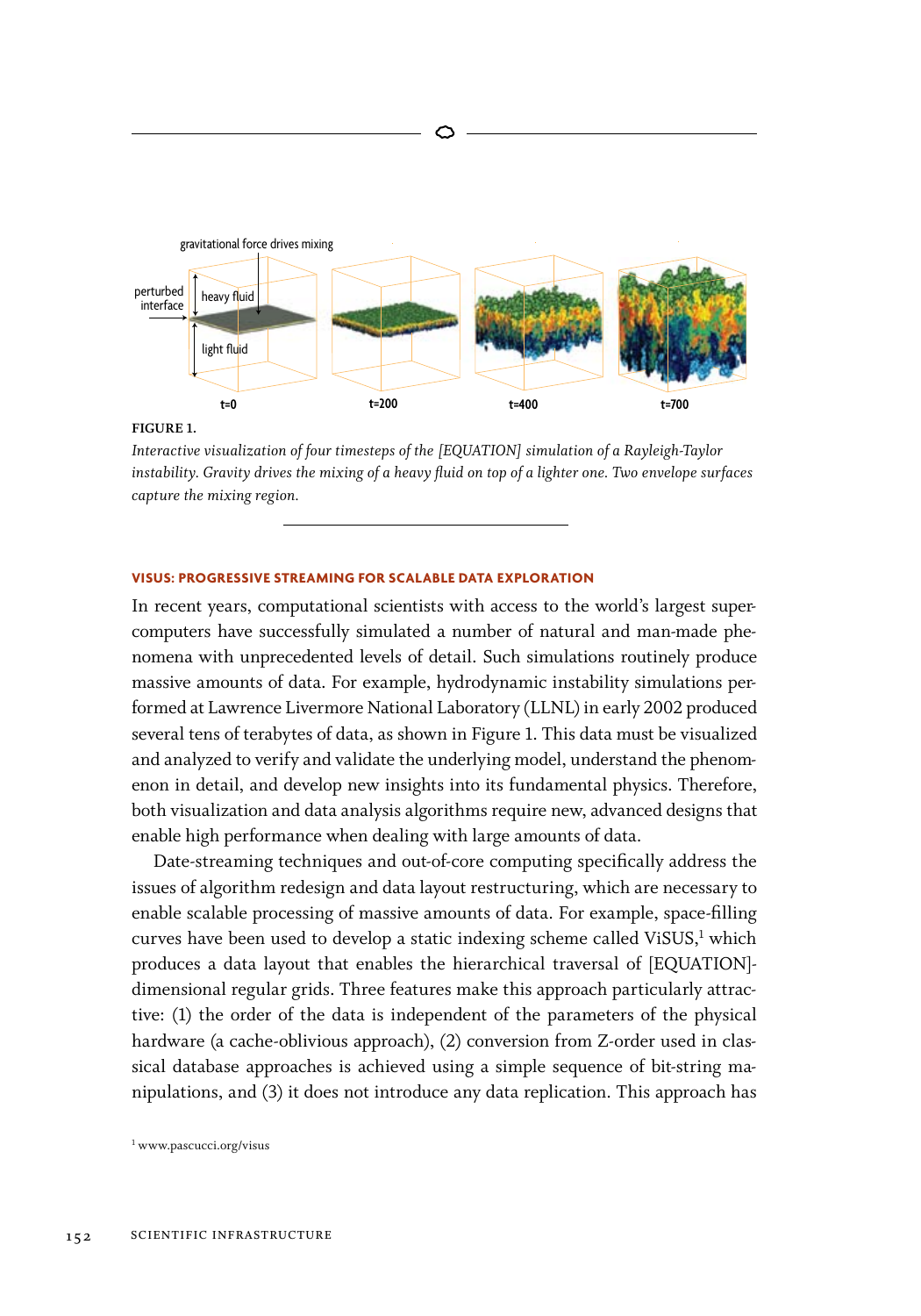

### **FIGURE 2.**

*Scalability of the ViSUS infrastructure, which is used for visualization in a variety of applications (such as medical imaging, subsurface modeling, climate modeling, microscopy, satellite imaging, digital photography, and large-scale scientific simulations) and with a wide range of devices (from the iPhone to the powerwall).* 

been used for direct streaming and real-time monitoring of large-scale simulations during execution [10].

Figure 2 shows the ViSUS streaming infrastructure streaming LLNL simulation codes and visualizing them in real time on the Blue Gene/L installation at the Supercomputing 2004 exhibit (where Blue Gene/L was introduced as the new fastest supercomputer in the world). The extreme scalability of this approach allows the use of the same code base for a large set of applications while exploiting a wide range of devices, from large powerwall displays to workstations, laptop computers, and handheld devices such as the iPhone.

Generalization of this class of techniques to the case of unstructured meshes remains a major problem. More generally, the fast evolution and growing diversity of hardware pose a major challenge in the design of software infrastructures that are intrinsically scalable and adaptable to a variety of computing resources and running conditions. This poses theoretical and practical questions that future researchers in visualization and analysis for data-intensive applications will need to address.

### **VISTRAILS: PROVENANCE AND DATA EXPLORATION**

Data exploration is an inherently creative process that requires the researcher to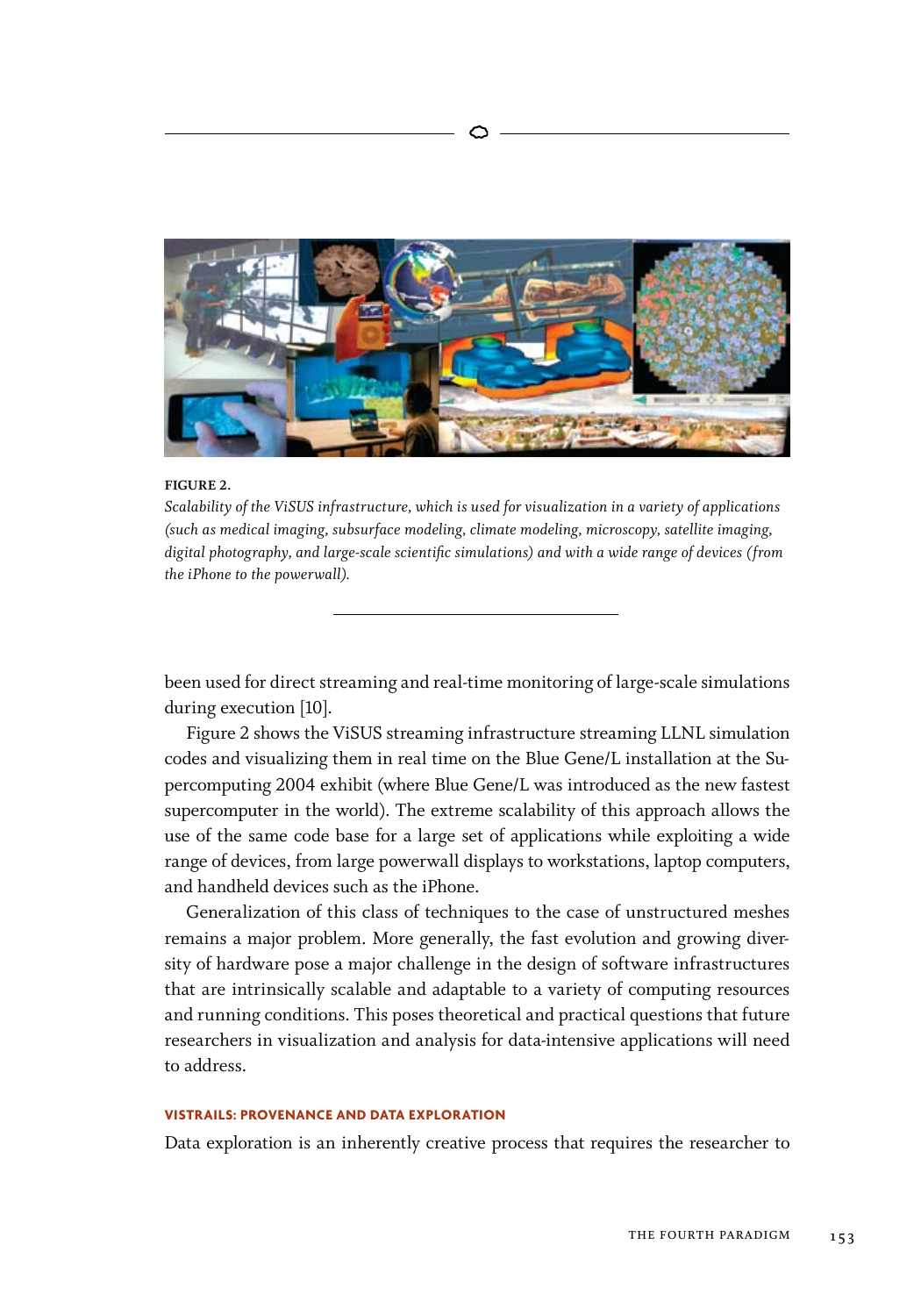locate relevant data, visualize the data and discover relationships, collaborate with peers while exploring solutions, and disseminate results. Given the volume of data and complexity of analyses that are common in scientific exploration, new tools are needed and existing tools should be extended to better support creativity.

The ability to systematically capture provenance is a key requirement for these tools. The provenance (also referred to as the audit trail, lineage, or pedigree) of a data product contains information about the process and data used to derive the data product. The importance of keeping provenance for data products is well recognized in the scientific community [4, 5]. It provides important documentation that is key to preserving the data, determining its quality and authorship, and reproducing and validating the results. The availability of provenance also supports reflective reasoning, allowing users to store temporary results, make inferences from stored knowledge, and follow chains of reasoning backward and forward.

VisTrails<sup>2</sup> is an open source system that we designed to support exploratory computational tasks such as visualization, data mining, and integration. VisTrails provides a comprehensive provenance management infrastructure and can be easily combined with existing tools and libraries. A new concept we introduced with VisTrails is the notion of *provenance of workflow evolution* [6]. In contrast to previous workflow and visualization systems, which maintain provenance only for derived data products, VisTrails treats the workflows (or pipelines) as first-class data items and keeps their provenance. VisTrails is an extensible system. Like workflow systems, it allows pipelines to be created that combine multiple libraries. In addition, the VisTrails provenance infrastructure can be integrated with interactive tools, which cannot be easily wrapped in a workflow system [7].

Figure 3 shows an example of an exploratory visualization using VisTrails. In the center, the visual trail, or *vistrail,* captures all modifications that users apply to the visualizations. Each node in the vistrail tree corresponds to a pipeline, and the edges between two nodes correspond to changes applied to transform the parent pipeline into the child (e.g., through the addition of a module or a change to a parameter value). The tree-based representation allows a scientist to return to a previous version in an intuitive way, undo bad changes, compare workflows, and be reminded of the actions that led to a particular result.

Ad hoc approaches to data exploration, which are widely used in the scientific community, have serious limitations. In particular, scientists and engineers need

2 http://vistrails.sci.utah.edu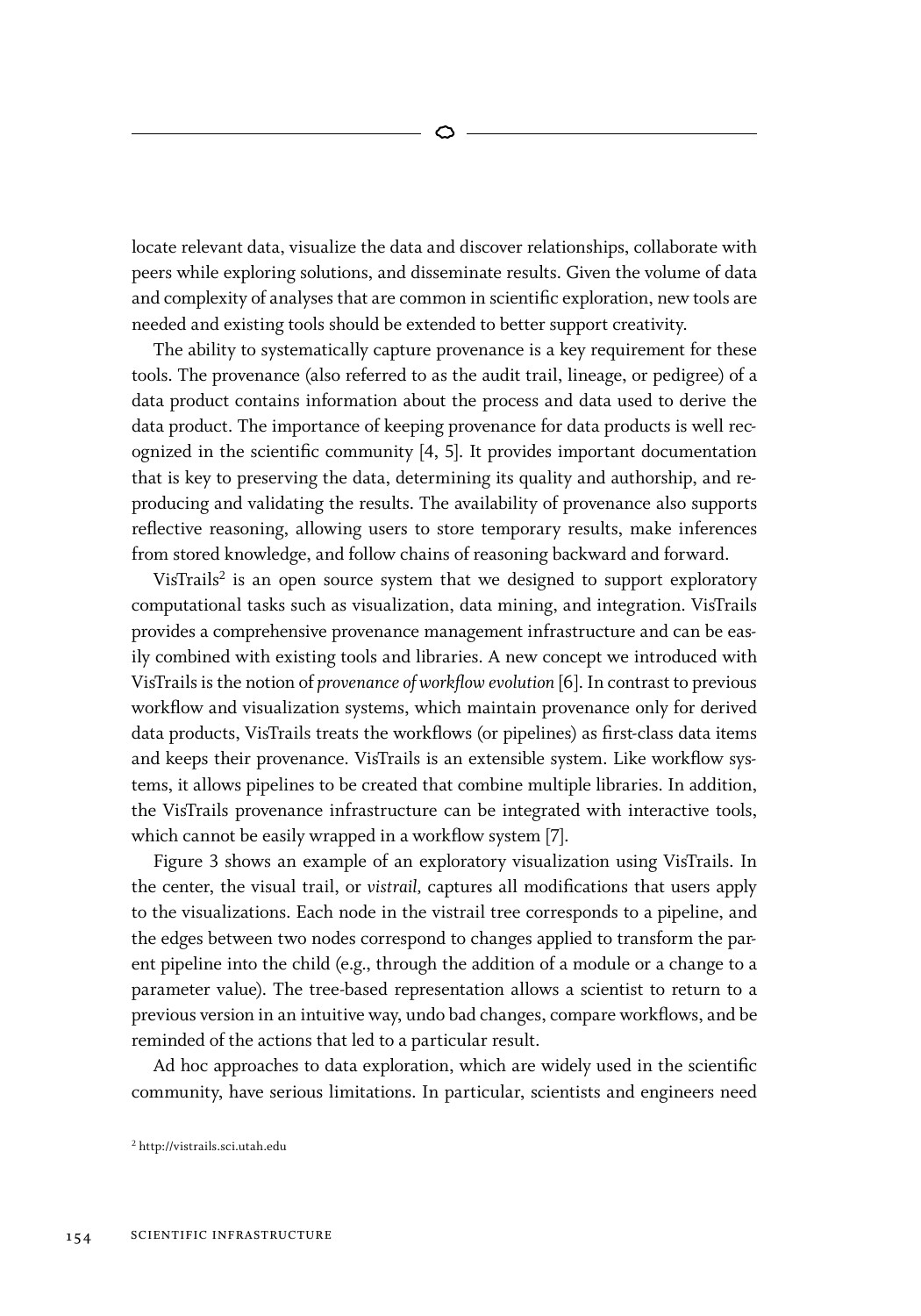

# **FIGURE 3.**

*An example of an exploratory visualization for studying celestial structures derived from cosmological simulations using VisTrails. Complete provenance of the exploration process is displayed as a "vistrail." Detailed metadata are also stored, including free-text notes made by the scientist, the date and time the workflow was created or modified, optional descriptive tags, and the name of the person who created it.*

to expend substantial effort managing data (e.g., scripts that encode computational tasks, raw data, data products, images, and notes) and need to record provenance so that basic questions can be answered, such as: Who created the data product and when? When was it modified, and by whom? What process was used to create it? Were two data products derived from the same raw data? This process is not only time consuming but error prone. The absence of provenance makes it hard (and sometimes impossible) to reproduce and share results, solve problems collaboratively, validate results with different input data, understand the process used to solve a particular problem, and reuse the knowledge involved in the data analysis process. It also greatly limits the longevity of the data product. Without precise and sufficient information about how it was generated, its value is greatly diminished. Visualization systems aimed at the scientific domain need to provide a flexible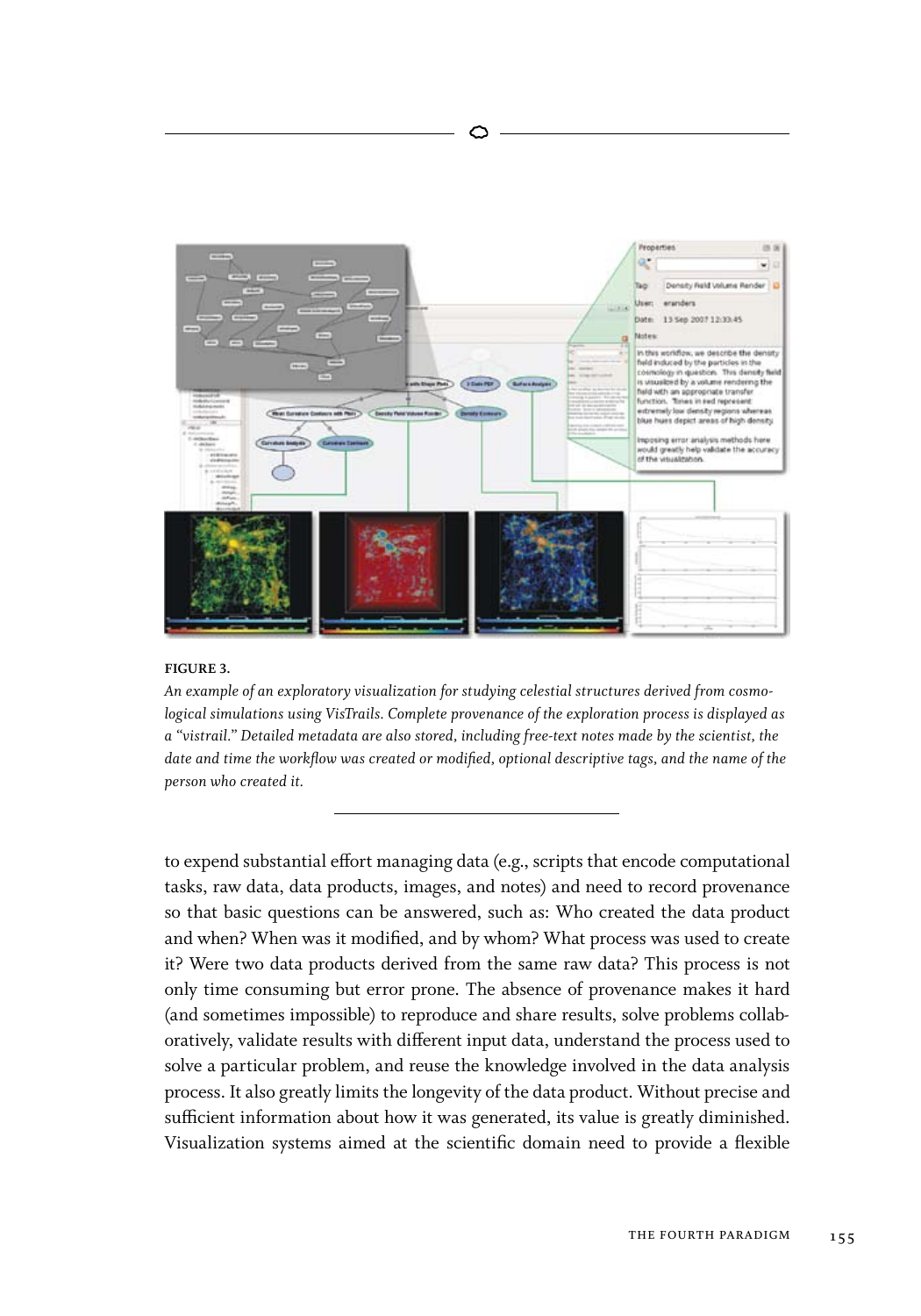

○

## **FIGURE 4.**

Representing provenance as a series of actions that modify a pipeline makes visualizing the differences between two workflows possible. The difference between two workflows is represented in a *meaningful way, as an aggregation of the two. This is both informative and intuitive, reducing the*  time it takes to understand how two workflows are functionally different.

framework that not only enables scientists to perform complex analyses over large datasets but also captures detailed provenance of the analysis process.

Figure 4 shows ParaView<sup>3</sup> (a data analysis and visualization tool for extreme-

<sup>3</sup> www.paraview.org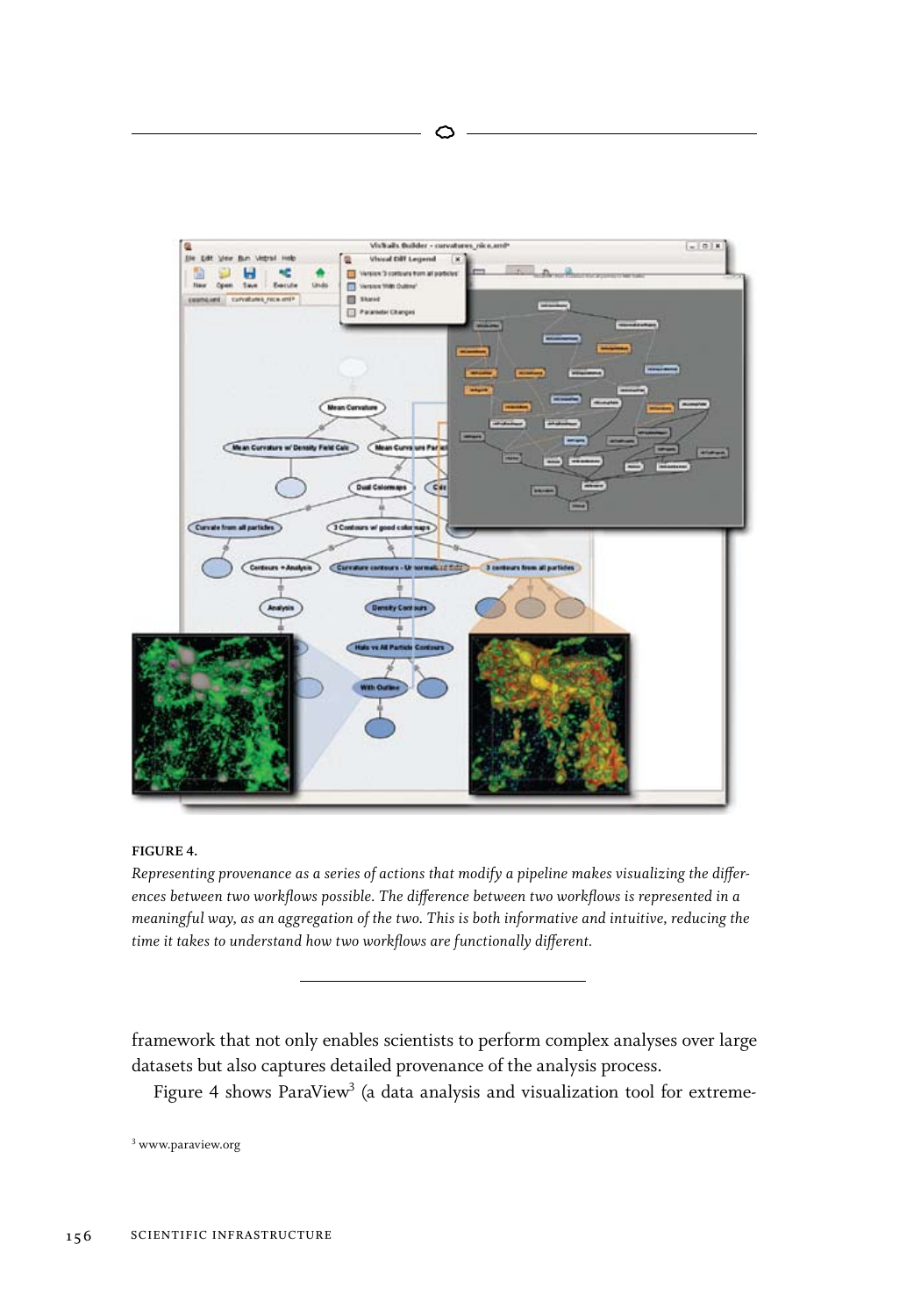ly large datasets) and the VisTrails Provenance Explorer transparently capturing a complete exploration process. The provenance capture mechanism was implemented by inserting monitoring code in ParaView's undo/redo mechanism, which captures changes to the underlying pipeline specification. Essentially, the action on top of the undo stack is added to the vistrail in the appropriate place, and undo is reinterpreted to mean "move up the version tree." Note that the change-based representation is both simple and compact—it uses substantially less space than the alternative approach of storing multiple instances, or versions, of the state.

# **FLOW VISUALIZATION TECHNIQUES**

A precise qualitative and quantitative assessment of three-dimensional transient flow phenomena is required in a broad range of scientific, engineering, and medical applications. Fortunately, in many cases the analysis of a 3-D vector field can be reduced to the investigation of the two-dimensional structures produced by its interaction with the boundary of the object under consideration. Typical examples of such analysis for fluid flows include airfoils and reactors in aeronautics, engine walls and exhaust pipes in the automotive industry, and rotor blades in turbomachinery.

Other applications in biomedicine focus on the interplay between bioelectric fields and the surface of an organ. In each case, numerical simulations of increasing size and sophistication are becoming instrumental in helping scientists and engineers reach a deeper understanding of the flow properties that are relevant to their task. The scientific visualization community has concentrated a significant part of its research efforts on the design of visualization methods that convey local and global structures that occur at various spatial and temporal scales in transient flow simulations. In particular, emphasis has been placed on the interactivity of the corresponding visual analysis, which has been identified as a critical aspect of the effectiveness of the proposed algorithms.

A recent trend in flow visualization research is to use GPUs to compute image space methods to tackle the computational complexity of visualization techniques that support flows defined over curved surfaces. The key feature of this approach is the ability to efficiently produce a dense texture representation of the flow without explicitly computing a surface parameterization. This is achieved by projecting onto the image plane the flow corresponding to the visible part of the surface, allowing subsequent texture generation in the image space through backward integration and iterative blending. Although the use of partial surface parameterization obtained by projection results in an impressive performance gain, texture patterns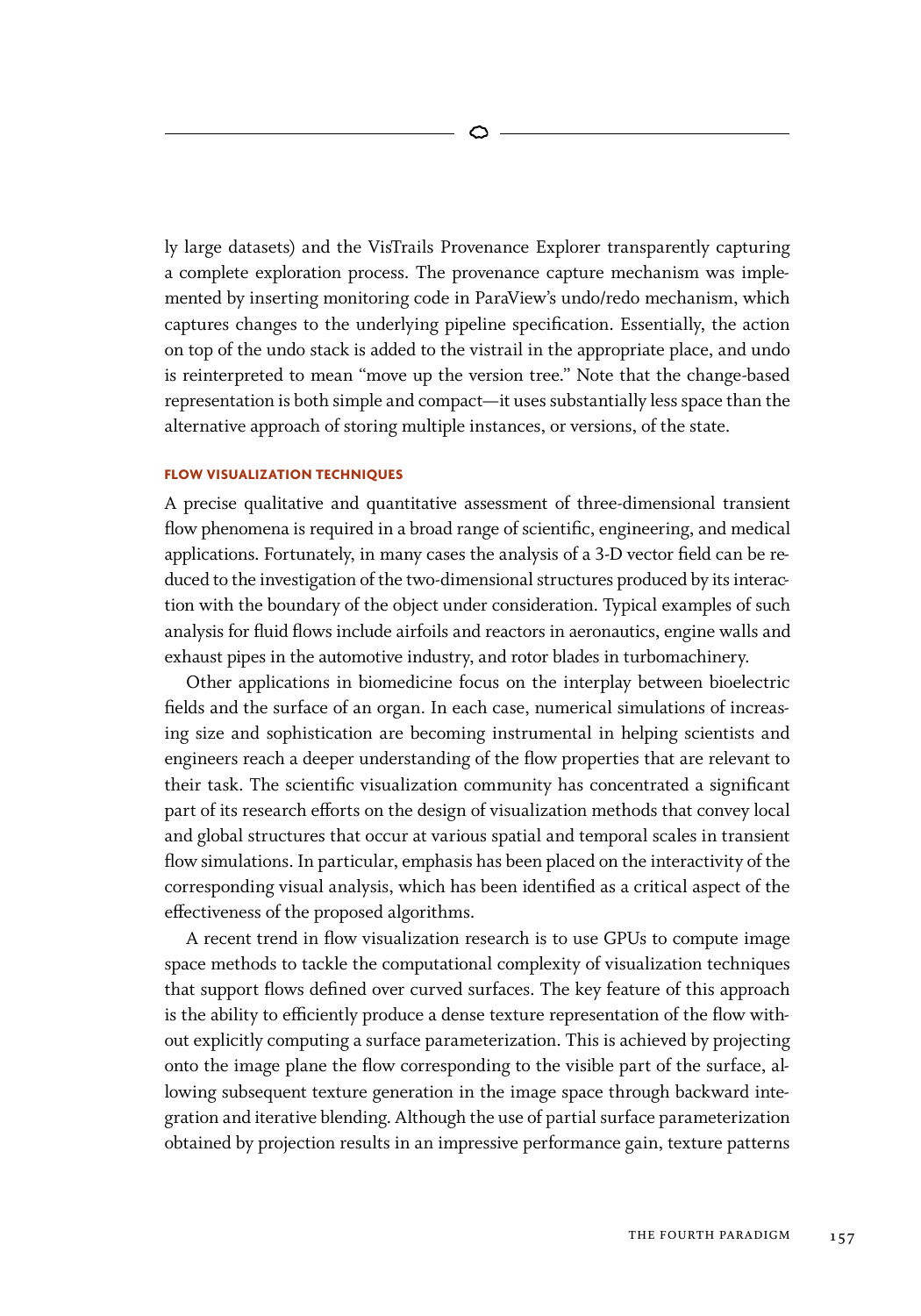

![](_page_7_Figure_1.jpeg)

stretching beyond the visible part of the self-occluded surface become incoherent due to the lack of full surface parameterization.

To address this problem, we have introduced a novel scheme that fully supports the creation of high-quality texture-based visualizations of flows defined over arbitrary curved surfaces [8]. Called Flow Charts, our scheme addresses the issue mentioned previously by segmenting the surface into overlapping patches, which are then individually parameterized into charts and packed in the texture domain. The overlapped region provides each local chart with a smooth representation of its direct vicinity in the flow domain as well as with the inter-chart adjacency information, both of which are required for accurate and non-disrupted particle advection. The vector field and the patch adjacency relation are naturally represented as textures, enabling efficient GPU implementation of state-of-the-art flow texture synthesis algorithms such as GPUFLIC and UFAC.

Figure 5 shows the result of a simulation of a high-speed German Intercity-Express (ICE) train traveling at a velocity of about 250 km/h with wind blowing from the side at an incidence angle of 30 degrees. The wind causes vortices to form on the lee side of the train, creating a drop in pressure that adversely affects the train's ability to stay on the track. These flow structures induce separation and attachment flow patterns on the train surface. They can be clearly seen in the proposed images close to the salient edges of the geometry.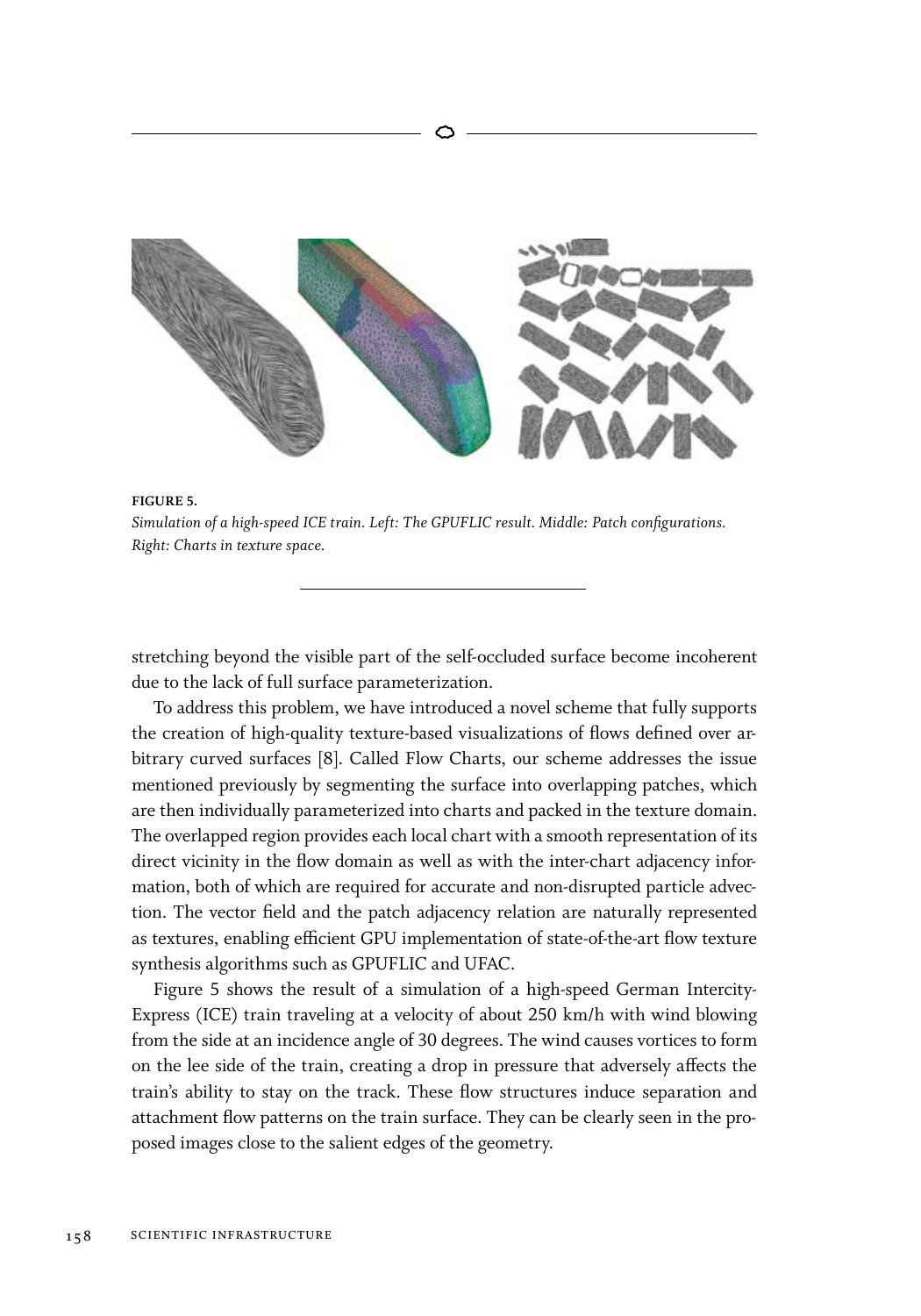![](_page_8_Picture_0.jpeg)

#### **FIGURE 6.**

*Visualization of the =Karman= dataset using dye advection. Left column: Physically based dye advection. Middle column: Texture advection method. Right column: Level-set method. The time sequence is from top to bottom.*

The effectiveness of a physically based formulation can be seen with the =Karman= dataset (Figure 6), a numerical simulation of the classical Von Kármán vortex street phenomenon, in which a repeating pattern of swirling vortices is caused by the separation of flow passing over a circular-shaped obstacle. The visualization of dye advection is overlaid on dense texture visualization that shows instantaneous flow structures generated by GPUFLIC. The patterns generated by the texture-advection method are hazy due to numerical diffusion and loss of mass. In a level-set method, intricate structures are lost because of the binary dye/background threshold. Thanks to the physically based formulation [9], the visualization is capable of accurately conveying detailed structures not shown using the traditional texture-advection method.

# **FUTURE DATA-INTENSIVE VISUALIZATION CHALLENGES**

Fundamental advances in visualization techniques and systems must be made to extract meaning from large and complex datasets derived from experiments and from upcoming petascale and exascale simulation systems. Effective data analysis and visualization tools in support of predictive simulations and scientific knowledge discovery must be based on strong algorithmic and mathematical foundations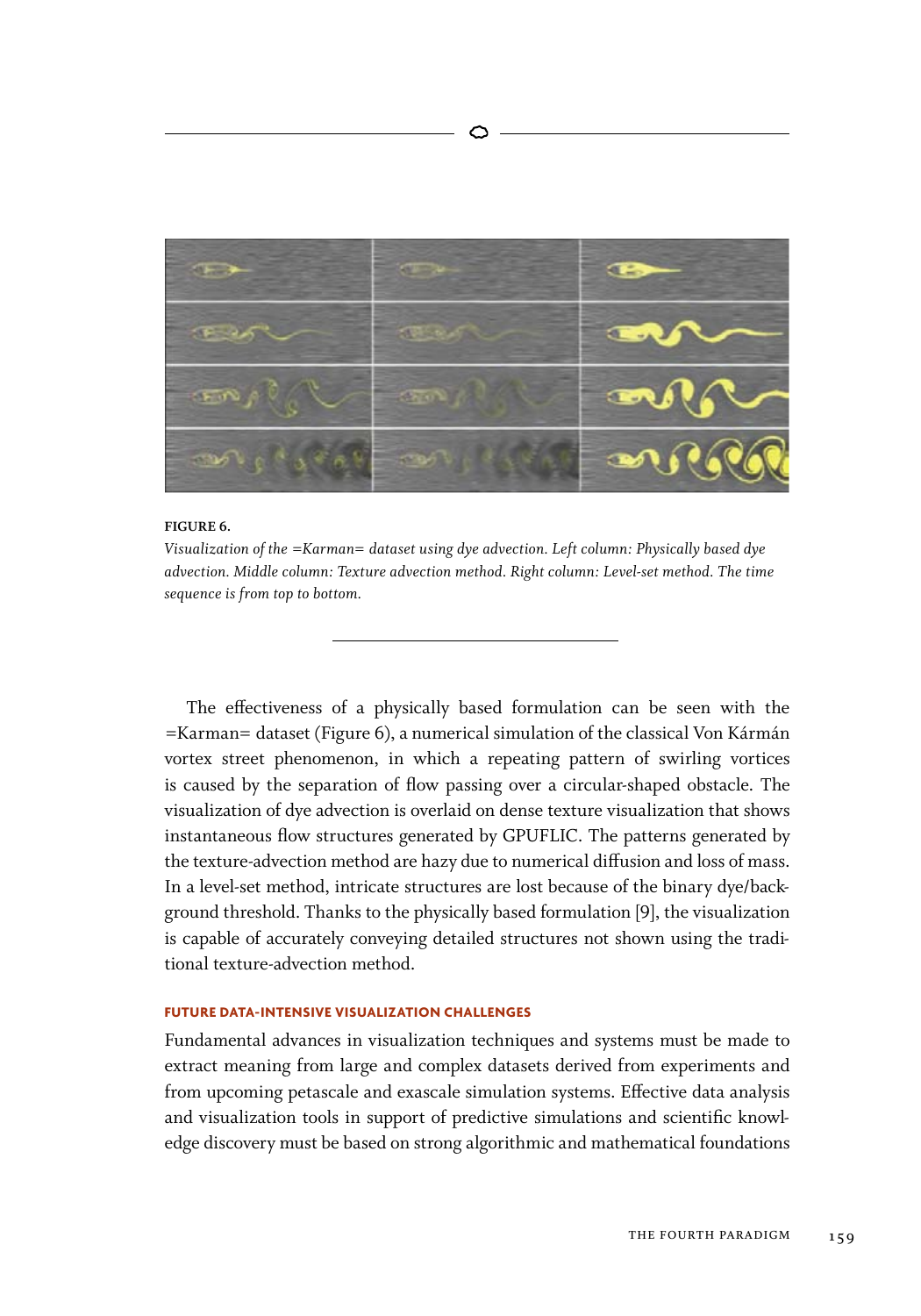and must allow scientists to reliably characterize salient features in their data. New mathematical methods in areas such as topology, high-order tensor analysis, and statistics will constitute the core of feature extraction and uncertainty modeling using formal definition of complex shapes, patterns, and space-time distributions. Topological methods are becoming increasingly important in the development of advanced data analysis because of their expressive power in describing complex shapes at multiple scales. The recent introduction of robust combinatorial techniques for topological analysis has enabled the use of topology—not only for presentation of known phenomena but for the detection and quantification of new features of fundamental scientific interest.

Our current data-analysis capabilities lag far behind our ability to produce simulation data or record observational data. New visual data analysis techniques will need to dynamically consider high-dimensional probability distributions of quantities of interest. This will require new contributions from mathematics, probability, and statistics. The scaling of simulations to ever-finer granularity and timesteps brings new challenges in visualizing the data that is generated. It will be crucial to develop smart, semi-automated visualization algorithms and methodologies to help filter the data or present "summary visualizations" to enable scientists to begin analyzing the immense datasets using a more top-down methodological path. The ability to fully quantify uncertainty in high-performance computational simulations will provide new capabilities for verification and validation of simulation codes. Hence, uncertainty representation and quantification, uncertainty propagation, and uncertainty visualization techniques need to be developed to provide scientists with credible and verifiable visualizations.

New approaches to visual data analysis and knowledge discovery are needed to enable researchers to gain insight into this emerging form of scientific data. Such approaches must take into account the multi-model nature of the data; provide the means for scientists to easily transition views from global to local model data; allow blending of traditional scientific visualization and information visualization; perform hypothesis testing, verification, and validation; and address the challenges posed by the use of vastly different grid types and by the various elements of the multi-model code. Tools that leverage semantic information and hide details of dataset formats will be critical to enabling visualization and analysis experts to concentrate on the design of these approaches rather than becoming mired in the trivialities of particular data representations [11].

O